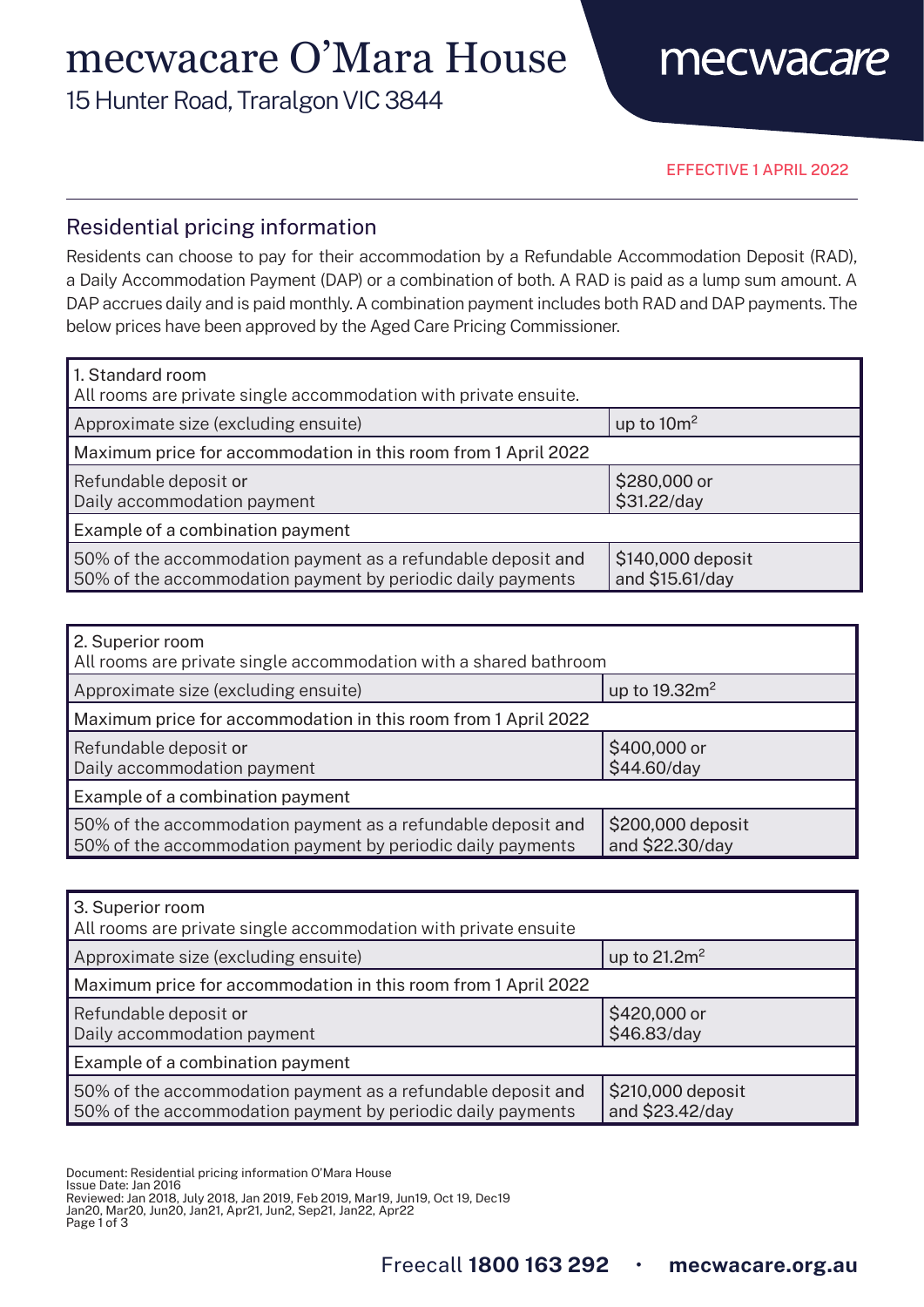## mecwacare

| 4. Deluxe room<br>All rooms are private single accommodation with private ensuite.                                          |                                      |  |
|-----------------------------------------------------------------------------------------------------------------------------|--------------------------------------|--|
| Approximate size (excluding ensuite)                                                                                        | up to 22.24m <sup>2</sup>            |  |
| Maximum price for accommodation in this room from 1 April 2022                                                              |                                      |  |
| Refundable deposit or<br>Daily accommodation payment                                                                        | \$500,000 or<br>\$55.75/day          |  |
| Example of a combination payment                                                                                            |                                      |  |
| 50% of the accommodation payment as a refundable deposit and<br>50% of the accommodation payment by periodic daily payments | \$250,000 deposit<br>and \$27.88/day |  |

| 5. Standard two room<br>Standard two room suite with private ensuite                                                        |                                      |  |
|-----------------------------------------------------------------------------------------------------------------------------|--------------------------------------|--|
| Approximate size (excluding ensuite)                                                                                        | up to $21.96m2$                      |  |
| Maximum price for accommodation in this room from 1 April 2022                                                              |                                      |  |
| Refundable deposit or<br>Daily accommodation payment                                                                        | \$500.000 or<br>\$55.75/day          |  |
| Example of a combination payment                                                                                            |                                      |  |
| 50% of the accommodation payment as a refundable deposit and<br>50% of the accommodation payment by periodic daily payments | \$250,000 deposit<br>and \$27.88/day |  |

### Descriptive Information

mecwacare O'Mara House provides:

- 24-hour care and support provided by Registered Nurses and personal cares staff. Lifestyle staff provide a program during weekdays.
- Full accreditation under the Australian Aged Care Quality Agency
- Secure and protected environment
- Ageing-in-place accommodation
- Respite care
- Permanent low and high care
- Seven separate communal areas and activities room
- Large central courtyard
- Onsite chapel
- Theatre
- Library

Quality, condition, size and amenity of the room and any common areas which a person in that room could access

mecwacare O'Mara House is located in Traralgon in Gippsland, only minutes from the town centre. The 67 bed facility features private rooms with ensuites, including two respite rooms.

All rooms are fresh, bright and have large windows with garden views. Rooms also have electronic high/low beds, bedside cabinets, built in wardrobes and nurse call buttons. Rooms are centrally heated, with wall fans for use in the warmer months.

The most recent addition to the facility has been Hourigan House, a wing which accommodates 16 residents with more complex care needs.

Document: Residential pricing information O'Mara House Issue Date: Jan 2016 Reviewed: Jan 2018, July 2018, Jan 2019, Feb 2019, Mar19, Jun19, Oct 19, Dec19 Jan20, Mar20, Jun20, Jan21, Apr21, Jun21, Sep21, Jan22, Apr22 Page 2 of 3